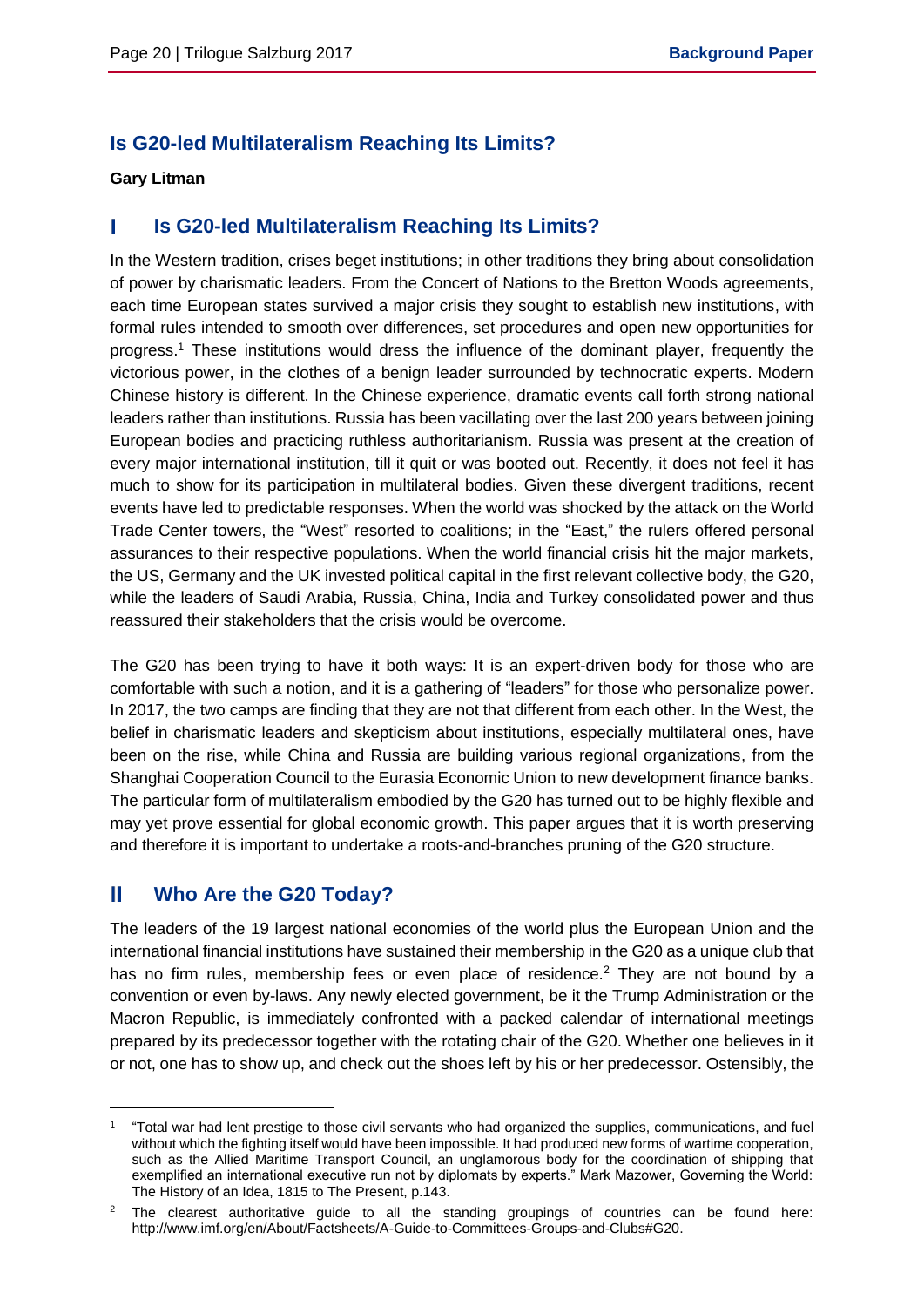principals are committed to only one thing: an annual ritual of having face time with each other. Therefore, the G20 is conceived as a top-down process. To keep the leaders engaged, a whole machinery of sherpas, ministerial staff, task forces and international organizations has emerged.

In 2017, the G20 Summit in Hamburg presented a novel experience for all concerned. Continuing political shifts are a lagging indicator that not all is fine in this, the best of all worlds. The recent political winds have cracked the comfortable carapace of verbiage that for years obscured and constrained the functioning of many top-level political forums, such as the G7 and the G20. The talk about shared values and visions is peeling off, to reveal the hard core of these institutions, which have emerged to establish the soft law of global economic norms. On immediate practical issues, from continuing "easy money" policies to confronting epidemics, there was a meeting of the minds. On the issues that have become politicized and reduced to buzzwords, or elevated to articles of faith, like "combating climate change" or "free trade," the delegations ended up squandering political capital. For the institutions at the table – the European Union, IMF and World Bank – the spectacle was especially painful, since they could see how the same tensions could play out within these bodies, which are dominated by the same national politicians. Uniquely among the members of the G20, the European Union is awkwardly represented by two appointed officials and also indirectly by the other European leaders at the table *sans* UK, which does not project the image of stability and leadership potential. On the road to Hamburg, the G20 looked exceeding fragile. Before the Hamburg Summit, the frequently discussed alternative to the G20 was a G2, or even G1. However, a more likely and fraught alternative to the G20 may be a total and chaotic collapse of international economic cooperation. The many critics of the G20, both inside the hall and protesting out in the streets, need to keep this in mind.

A decade into its current incarnation, the G20's record is that of failed foresight and successful emergency measures. Created to sort out the Asian currency crisis, it proceeded to miss the risks building up in the global financial system. However, when the crisis hit in the wake of the Lehman Brothers collapse, the G20 proved essential and effective. It coordinated emergency steps that have softened the blow and set the path towards restoring a large measure of confidence. That was then. For stakeholders today, it is important to debate what the G20 instrument is now, and what it should be.

#### Ш **What Do They Do Together?**

Conjured up as the crisis management committee to hold the world economies together after the financial meltdown, the G20 continues to play that role. Unfortunately, it is not the only thing that it does. The G20 is also becoming a show in search of an audience.

The current function of the G20 is to offer a visual spectacle of global political leadership, which should give comfort to the markets and other stakeholders in times of economic turmoil. As long as the family photo shows, together, the main global creditors and borrowers, the currency emitters and the main currency hoarders, the largest buyers and largest sellers of goods and services, the world can take heart. The 2017 Hamburg Summit is a perfect case in point: Despite the protests outside and the disagreements inside, the photo came out just fine and the markets stayed calm.

As initially set up, the G20 reflected the 2008–2009 analysis of the causes of the crisis, and the tools needed to avoid a devastating global depression. The risks were catalogued and the players asked to handle them with all the resources – and all the imagination – they possessed. In its finance-focused design, it reflected the assessment of the risks lurking in the system, and the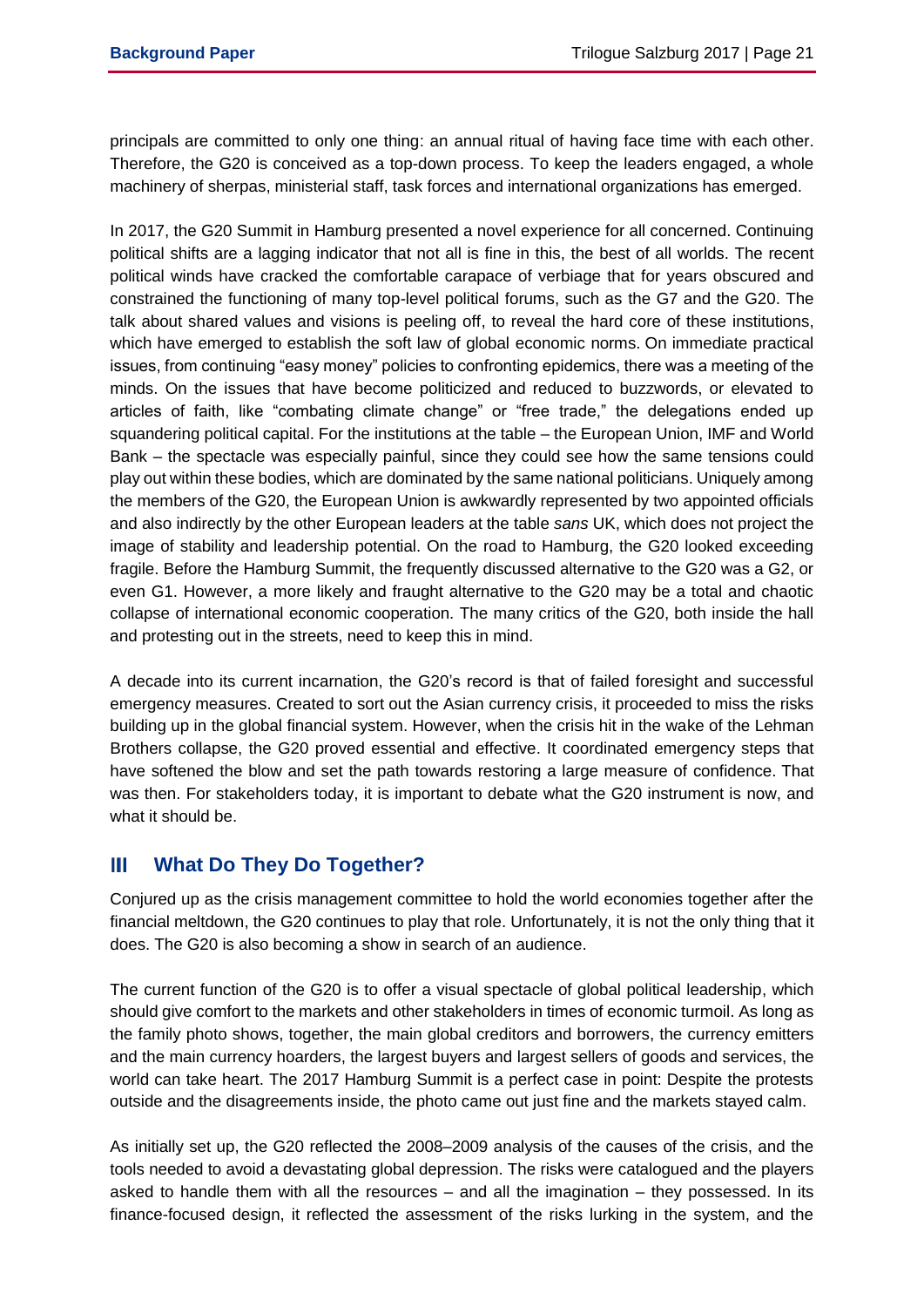centers of competence to address them. Since the risks were financial, so were the responses: Financial products, actors, stock exchanges, transactions, consumers and regulators needed to be looked at through the prism of what else could go wrong. The best ideas had to be presented to the political leaders. Speedy decision-making was essential. The policy makers had to make dramatic decisions faster than the markets, and with the explicit purpose of restoring confidence in the markets. Given the global nature of capital markets, the governments needed each other to act together as much as possible.

As politicians were "staring into the abyss," the US and EU quickly established the institutional architecture of the G20:



The G20: Gears and cogs

Source: author's own diagram

BertelsmannStiftung

This financial track that started the G20 remains somewhat independent of the G20 Summit: It includes central banks, ministers of finance, market regulators and the IMF. This track meets at least twice a year at a senior level. Given the centrality of the financial track, it has dedicated sherpas who are typically ensconced within the ministries of finance. The predominance of the US dollar and US-based derivatives made it only natural that the US would enjoy a clear and welcome leadership role in the G20 process. At the outset, the Eurozone was still somewhat complacent. As the crisis of private finance morphed into a crisis of public debt, the Eurozone became much more cognizant of its vulnerability and the potential for social and political upheavals. From the European perspective at the time, the cogs and wheels of engagement with the financial track alone could be schematically presented as follows: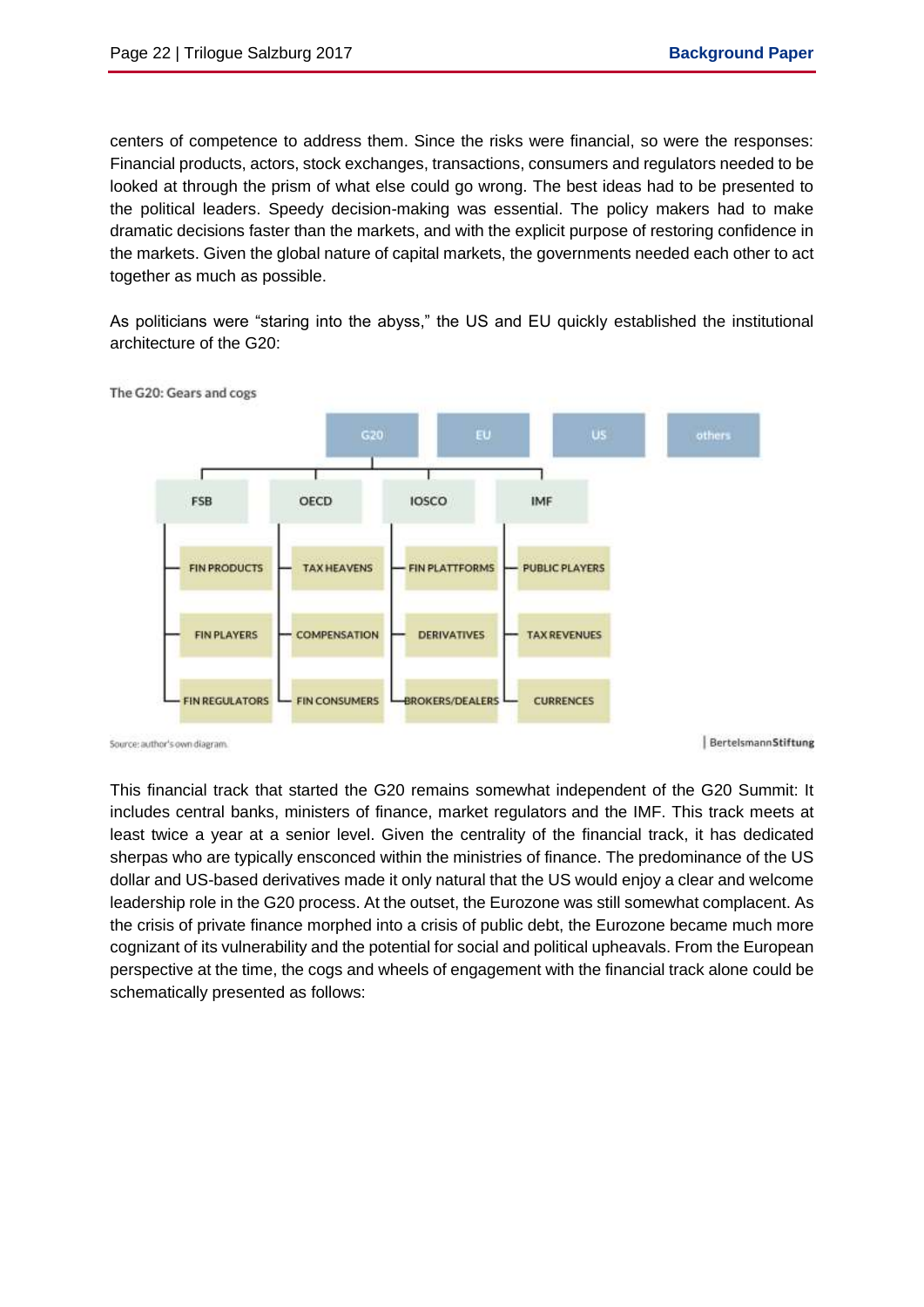The G20: Links to EU



Source: author's own diagram.

BertelsmannStiftung

The picture became much more complex as the EU, Eurozone, ECB, IMF and Germany were knitting together a structure to address the member-state level fall-out from the financial crisis while playing an intermittently important role within the G20 itself.

By 2011, the G20 focus shifted to prospective risks and a search for policies that would produce lasting economic growth. The tool for that was proposed by the IMF *inter alia* in the form of a mutual assessment process:

Summary of the G20 MAP Process

# **Feedback Loop** . Action-oriented vehicle-created from the crucibble of the crisis

· Followed a remarkable period of global cooperation (e.g., London G20 meetings)

### **Key Motivation**

- · Adressing global fault lines from crisis to recovery
- · Maintaining a spirit of collective action

## Contours

- . The process sought to identify a set of policies to deliver on the growth objektives
- · Accountability framework-enforcement through peer review

## **Evolution**

- · Greater focus on "external sustainability" and imbalances
- · Indentify key imbalances, root causes, policies (country-specific analysis)

Source: IMF Research Department (2012).

https://www.imf.org/About/Factsheets/Sheets/2016/07/27/15/48/G20-Mutual-Assessment-Process-MAP?pdf=1.

BertelsmannStiftung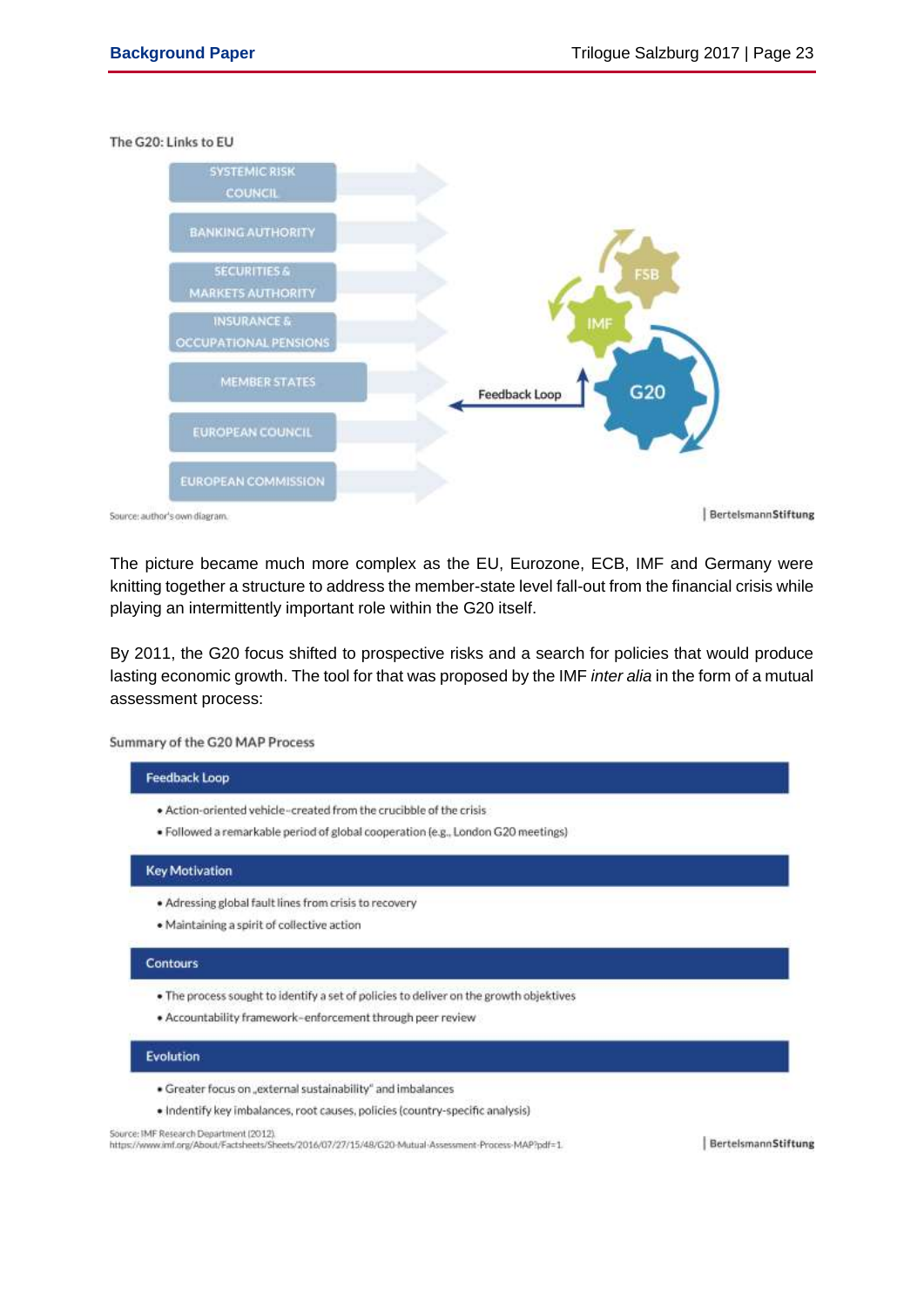This tool has been confirmed by the 2017 Hamburg Summit as a "member-led member-owned peer review mechanism."<sup>3</sup>

The shift towards the growth objectives was much needed as a confidence signal to the markets. Yet it opened the cracks for every interest group to insert their particular agenda items. The concept of a rotating presidency, which was initially a barrier against over-institutionalizing the G20, became its own opposite since it invited every new chair to look for ideas to leave its own mark.<sup>4</sup> While the US and the Eurozone continued their dogged pursuit of financial risks, and ways to moderate them, other members of the club felt that they had the leave to engage in other matters. The business community, and especially companies with global value chains, noticed that the process was expanding and beginning to touch their operations in many unexpected ways, far beyond the initial basic issue of access to credit or, as some observers put it at the time, Main Street vs. Wall Street. Business looked at the G20 process as a novel policy cascade that created soft law emanating from the lofty G20 Summit and turning into a regulatory flood in some welcoming terrains.



The G20: Policy cascade

 $\overline{a}$ 

<sup>3</sup> In G20-speak, the authors now have to clarify, without any irony, that this "member-owned" review is based "on the use of indicators developed under the Enhanced Structural Reform Agenda, an assessment by the International Monetary Fund (IMF), the OECD and the World Bank Group (WBG)." G20 Hamburg Action Plan. https://www.g20.org/Content/DE/\_Anlagen/G7\_G20/2017-g20-hamburg-action-plan-en.html?nn=2186554.

<sup>4</sup> "At the end of the day, it is politicians who set the ground rules that determine the economy's fortunes – in their fiscal and labor market policies, say, but also in competition policy or investment in education and research. All these factors impact on economic growth and on real earnings, too, which are the source of savings." Andreas Dombret, member of the executive board of the Deutsche Bank, February 26, 2015.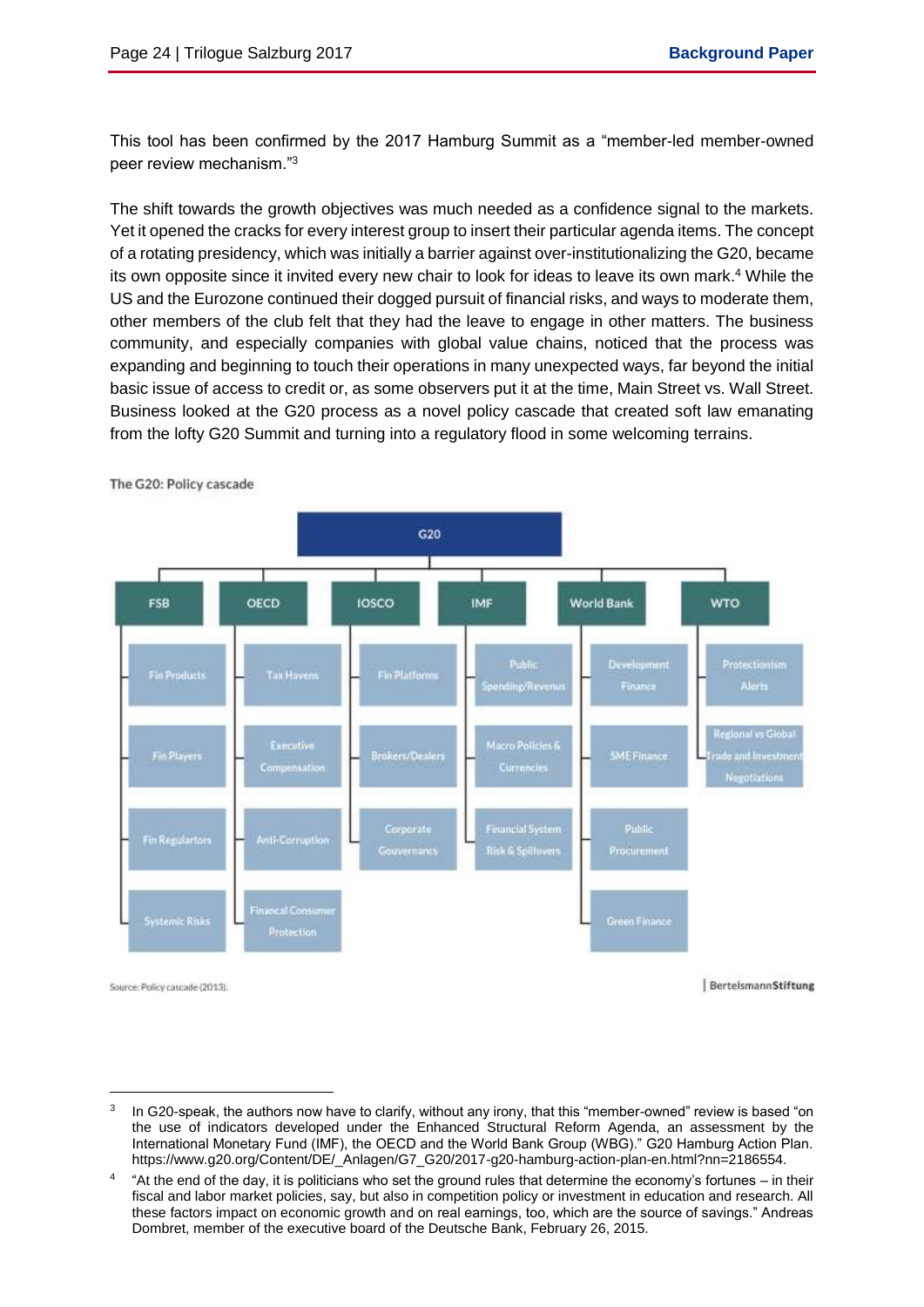Within a few years, every rotating presidency added its own flavor, frequently dictated by the electoral calendar. Here, for example, is how policy priorities looked to business on the eve of China's presidency in late 2015:



In this context, the US leadership was less relevant – the machinery shifted towards playing up to national audiences.

The G20 sherpas realized they were no longer responsible for the global economy but for the political messaging of the host nation, and also for that of their respective governments. The language of the communiqués was getting lengthier; it shifted from decisions to hortatory calls, all sorts of taskings to other international institutions, reports, bench-marking and fact-finding exercises. As an example, one can take a look at the title of and list of abbreviations in one of the numerous G20-commissioned reports from last year: *Enhancing the Effectiveness of External Support in Building Tax Capacity in Developing Countries, Prepared for Submission to G20 Finance Ministers, July 2016, International Monetary Fund (IMF), Organisation for Economic Co-operation and Development (OECD), United Nations (UN), World Bank Group (WBG).* The otherwise thoughtful report begins with: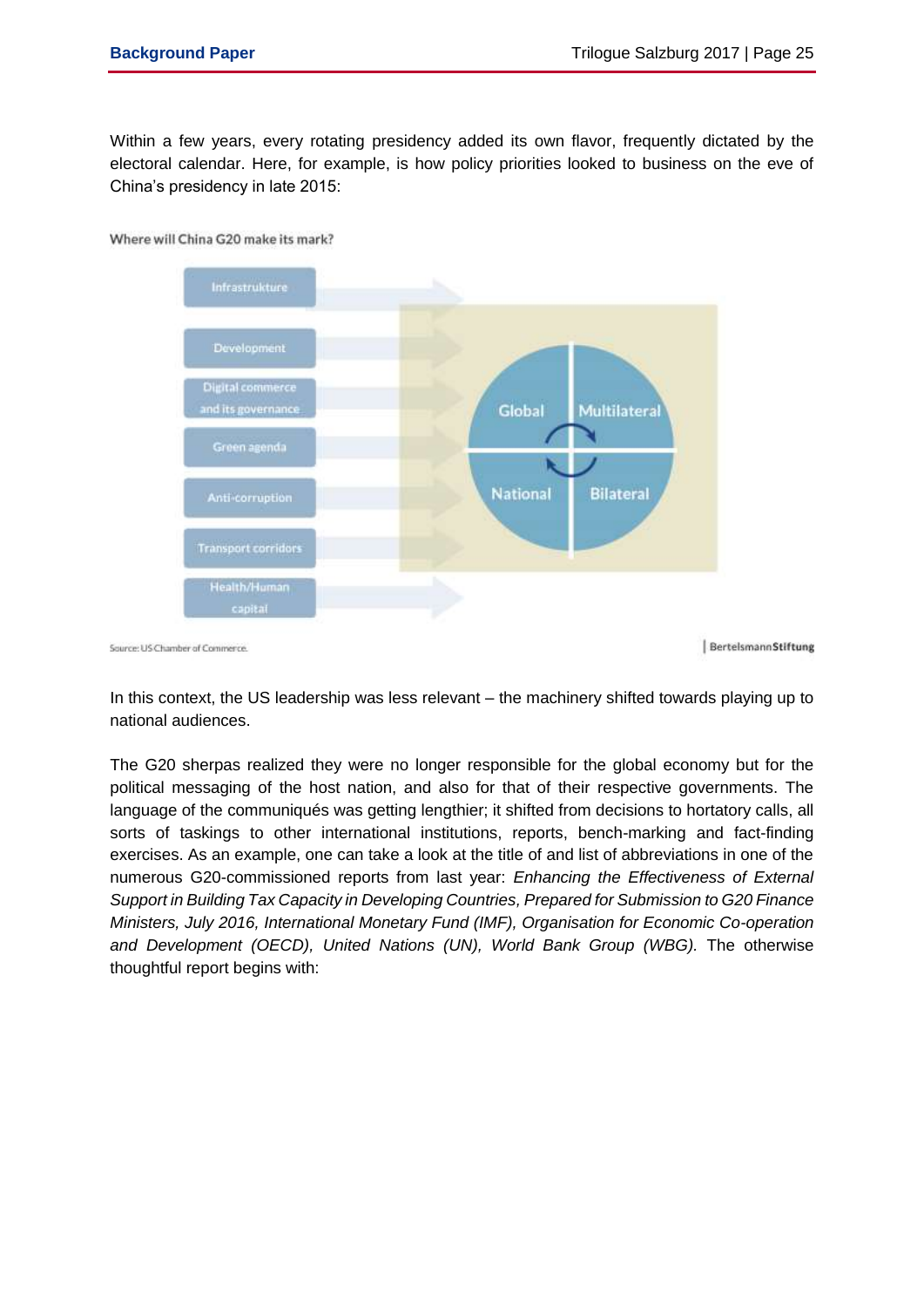|  | Acronyms |
|--|----------|
|  |          |

| veronyms.    |                                                                                                              |               |                                                            |
|--------------|--------------------------------------------------------------------------------------------------------------|---------------|------------------------------------------------------------|
| <b>AEOI</b>  | Automatic Exchange of Information                                                                            | <b>ODA</b>    | Official Development Assistance                            |
| ATAF         | African Tax Administration Forum                                                                             | OECD          | Organisation for Economic Co-operation an De-<br>velopment |
| <b>ATAIC</b> | Association of Tax Administrations in Islamic<br><b>Countries</b>                                            | PITAA         | Pacific Islands Tax Administrators Association             |
| ATI          | Addis Tax Initiative                                                                                         | PCT           | Platform for Collaboration on Tax                          |
| <b>BEPS</b>  | Base Erosion and Profit Shifting                                                                             | RA-FIT        | Revenue Administration's Fiscal Information Tool           |
| CATA         | Commenwealth Association of Tax Administrators                                                               | <b>RTO</b>    | Regional Tax Organization                                  |
| <b>CIAT</b>  | Inter-American Center of Tax Administration                                                                  | SARA          | Semi-Autonomous Revenue Authority                          |
| CD           | Capacity Development                                                                                         | <b>SDGs</b>   | Sustainable Development Goals                              |
| CREDAF       | Centre de rencontres et d'études des dirigeants des<br>administrations fiscales                              | <b>SGATAR</b> | Study Group on Asian Tax Administration an<br>Research     |
| DAC          | Development Assistance Committee                                                                             | TA            | Technical assistance.                                      |
| DRM          | Domestic resource mobilization                                                                               | <b>TADAT</b>  | Tax Administration Diagnostic Tool                         |
| FARI         | Fiscal Analysis for the resource Industrie                                                                   | TPA-TTF       | Tax Policy and Administration Topical Trust Fund           |
| <b>FTA</b>   | Forum on Tax Administration                                                                                  | <b>TIWB</b>   | Tax Inspectors Without Borders                             |
| IMF          | International Monetary Fund                                                                                  | UN            | <b>United Nations</b>                                      |
| IOs          | International Organizations joined in the Platform<br>for Collaboration on Tax: the IMF, OECD, UN and<br>WBG | <b>UNDP</b>   | United Nations Development Programme                       |
| <b>IOTA</b>  | Intra-European Organisation of Tax Administrations                                                           | <b>WBG</b>    | World Bank                                                 |
| <b>ISORA</b> | International Survey of Revenue Administrations                                                              |               |                                                            |
|              |                                                                                                              |               |                                                            |

Source: author.

 $\overline{a}$ 

BertelsmannStiftung

Once national political discourse seeps into the G20 process, it is difficult to push it back out. One can justify anything on the grounds that it helps, or hurts, economic growth prospects and therefore should be put on the G20 agenda. The mission creep of the forum means that it brings into the discussion more political issues derived from national partisan battles, which threatens to undermine the G20's capacity to address its core mission.<sup>5</sup> It is one thing to use G20 meetings to probe new ideas on the margins, and another to spend precious time together on discussions of the specific language of public communiqués on these issues. Is it really necessary for the G20 political leaders to tell each other how they see the development of SMEs in their countries? SMEs did not cause the financial crisis, nor will they pull the world out of it. Are the G20 gatherings the right occasion to opine at regular intervals on climate change when the UN has an established forum and painfully negotiated process for just that purpose? One can even make the case that the G20 is not the place to rehash old or launch new discussions about issues squarely in the competence of the WTO. For example, reflecting its internal frustrations, the EU went into the 2017 Hamburg Summit with a nine-point statement that *inter alia* repeated calls for "open and fair" trade, threatened retaliation against protectionism, called for revisiting how globalization impacts people, indicated that the private sector be held responsible for the fall-out from globalization, demanded that the G20 somehow "empower" workers and extolled the benefits of a global economy for all – within one pregnant paragraph.<sup>6</sup> It is difficult to imagine the G20 heads of state engaging in a productive discussion of such inconsistent messages, especially since some of the G20 leaders

<sup>5</sup> For the sheer ambition of the G20 technocrats, look no further than the national comprehensive growth strategies that each of the G20 countries was compelled to submit in 2014, and had reviewed in 2015. As one example, here is the link to Saudi Arabia's strategy:

http://g20.org.tr/wp-content/uploads/2014/12/g20\_comprehensive\_growth\_strategy\_saudi\_arabia.pdf.

<sup>6</sup> The EU at the G20 summit in Hamburg: Joint letter of Presidents Juncker and Tusk, July 4, 2017. http://europa.eu/rapid/press-release\_STATEMENT-17-1909\_en.htm.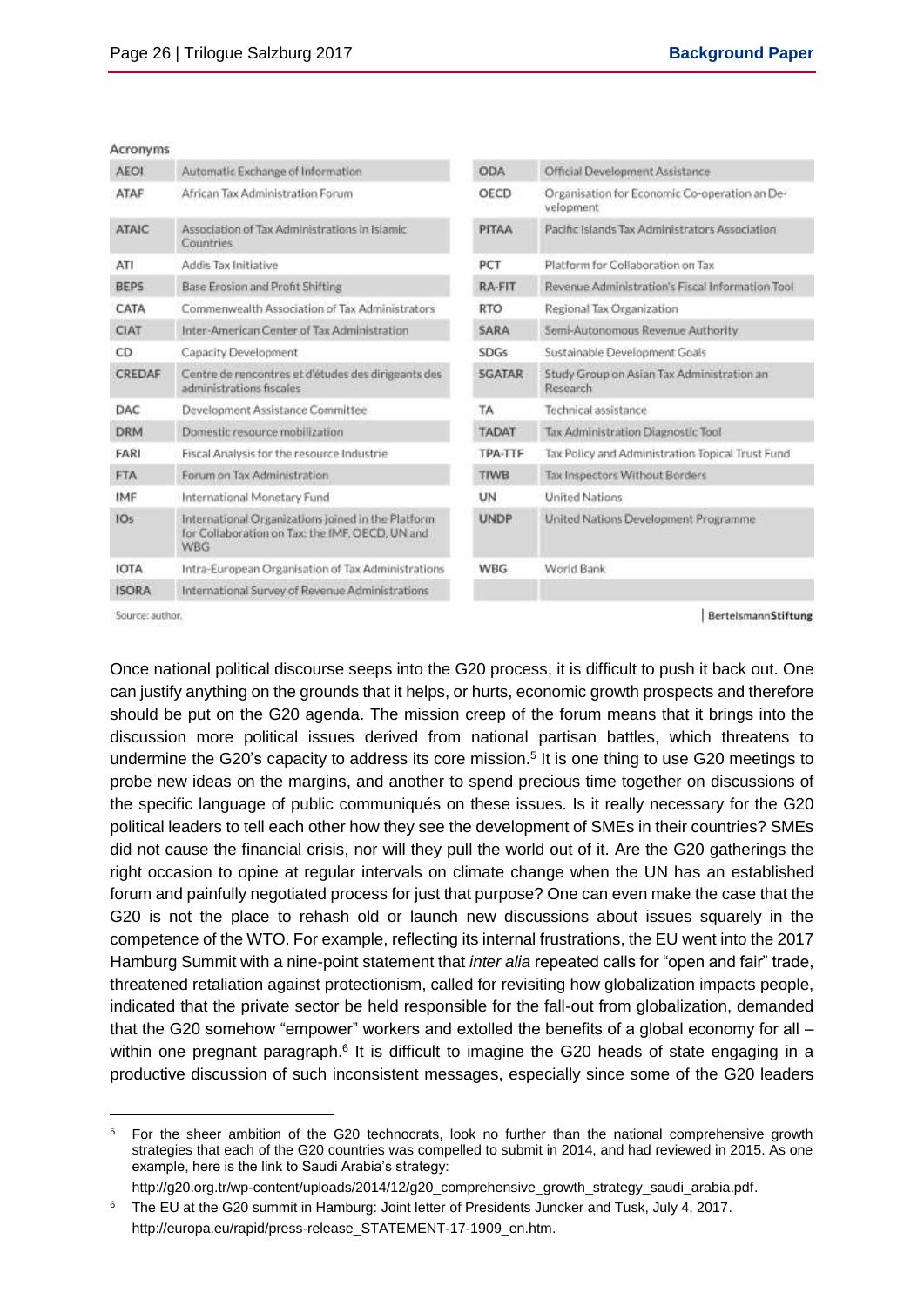$\overline{a}$ 

are members of the EU and had to avoid showing any inconsistency with the already internally inconsistent statement.

As different stakeholders developed access to the G20 process, they have started using it for their narrower interests: The financial sector further peeled off the finance track; the health industry launched its global health initiatives; infrastructure and mining interests set up a separate hub in Australia; youth groups, consumer groups, SME forums, think tanks, women's groups and science organizations all appropriated the magical number and organized Y20, T20, C20, B20 and so on. BRICS countries have decided that they will have their own caucus within the G20, while the rotating chair invites seemingly random non-G20 parties to various segments of the summit.<sup>7</sup>

The sense of urgency and the sense of responsibility initially drove the G20 to rely heavily on very senior political advisors to the heads of state and government involved. These sherpas were given political clout to pull resources, ideas and commitments from across their respective executive bodies. While there was no shortage of finger-pointing about the causes of the crisis, top policy leaders were mobilized to avoid the worst. That is no longer the case. As the acute phase of the financial turmoil receded, the governments changed, the agenda got watered down and the powers of the sherpas ebbed, along with their capacity to make governments work together. The G20 sherpas are now limited to promoting the habit of cooperation among political leaders. Indeed, at a working level is it important that civil servants remain current on each other's analysis, capacity, limitations and ambitions. The frequent meetings and video conferences allow a common language to emerge, a sort of peculiar G20-speak that is indispensable as a shortcut in discussions.

By the end of 2016, as disdain for and distrust of institutions was becoming more palpable in the US and parts of Europe, China as the rotating G20 chair was still going full bore to advance the most ambitious architecture for this pliable forum. It appeared that China was out to prove that it was now the power most willing and able to put trust in institutions and derive political capital from doing so. The 2016 G20 communiqué came out with a list of annexes that ran to over 500 pages. Germany had to follow-up on a substantial portion of that agenda, out of deference to the Chinese government's legacy. Even though at the outset of 2017 Finance Minister Wolfgang Schäuble pointedly tried to cut down priorities to four bullets, $8$  the public calendar of meetings for just one month, May 2017, looked something like this:<sup>9</sup>

https://www.g20.org/Webs/G20/EN/G20/Civil\_society/civil\_society\_node.html;jsessionid= BBEDC3B76920C796B9D42ED6130C749F.s1t1.

<sup>8</sup> http://www.bundesfinanzministerium.de/Content/EN/Standardartikel/ Press\_Room/Publications/To\_the\_point/to-the-point-g20.pdf?\_\_blob=publicationFile&v=11.

<sup>9</sup> https://www.g20.org/Webs/G20/EN/G20/Calendar/calendar\_node.html#doc2189410bodyText6.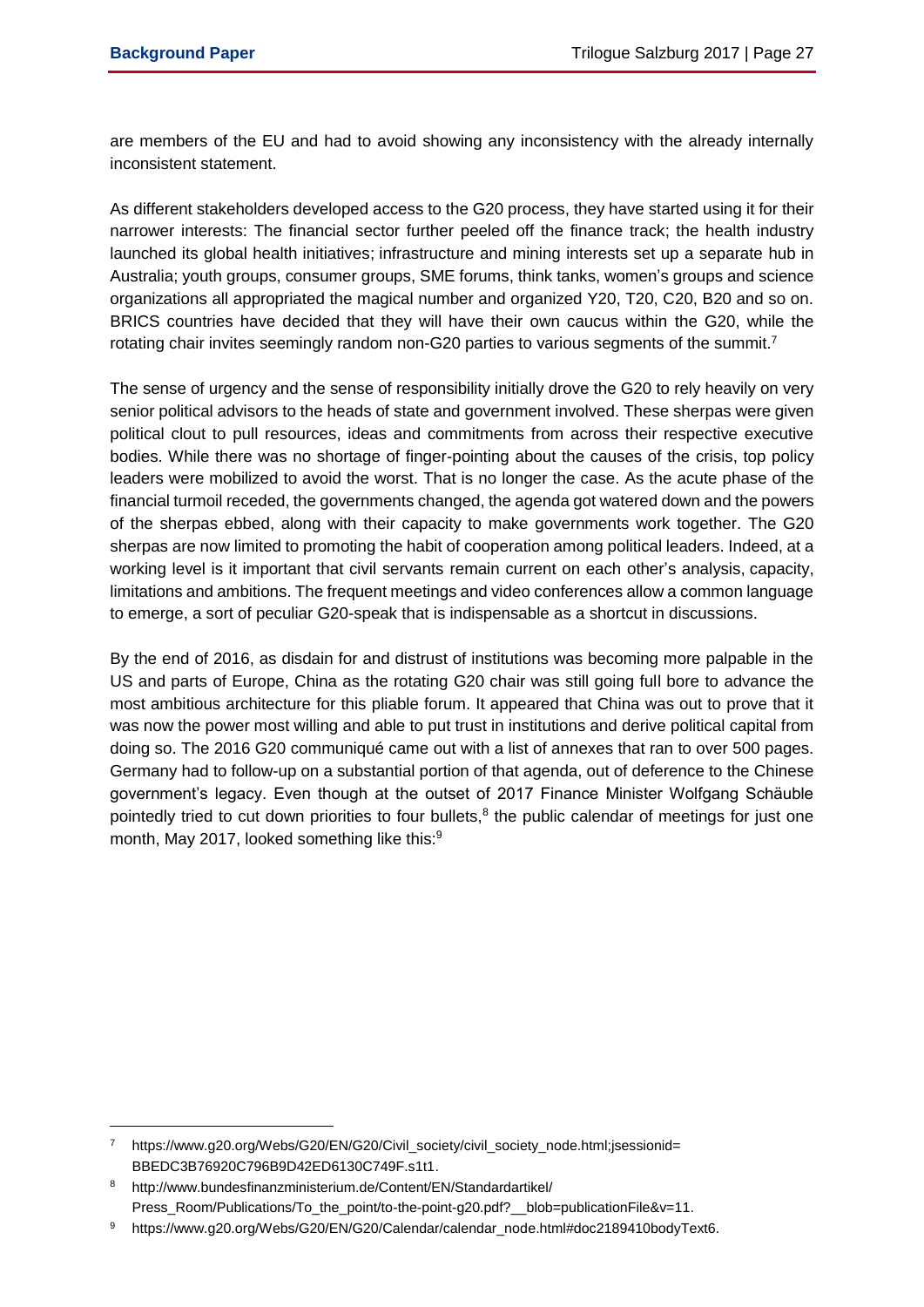## Timeline

| May 2017        |                                                                             |              |                                                                                 |
|-----------------|-----------------------------------------------------------------------------|--------------|---------------------------------------------------------------------------------|
| 2               | Workshop - Sustainability Working Group                                     | 17           | Labour 20 Dialogue                                                              |
| $2 - 4$         | Global Partnership for Financial Inclusion (GPFI)<br>Forum and GPFI Meeting | $18 - 19$    | Sherpa Meeting                                                                  |
| $2 - 3$         | Business20 Dialogue                                                         | $18 - 19$    | Labour and Employment Ministers Meeting                                         |
| $3 - 4$         | Sustainability Working Group                                                | $19 - 20$    | Health Ministers Meeting                                                        |
| $4 - 5$         | Trade and Investment Working Group                                          | 29           | Turning the Tide - The Sustainable Development<br>Goals and the Ocean (Think20) |
| $10 - 12$       | Development Working Group                                                   | $30 - 31$    | Framework Working Group                                                         |
| $14 - 15$       | Agriculture Deputies                                                        | 30           | Think20 Dialogue                                                                |
| $15 - 17$       | Employment Working group                                                    | $30/5 - 1/6$ | Conference "Marine Litter"                                                      |
| Source: author. |                                                                             |              | BertelsmannStiftung                                                             |

ponce: 910

 $\overline{a}$ 

A glance at these seemingly routine, friendly, technical meetings would soothe frayed nerves. And yet the global crisis is arguably still roiling the planet. Ultimately, Germany has succeeded in trimming down the process. By the time of the summit, the new political leaders and their sherpas, from Argentina to Korea, the US and UK, France and Saudi Arabia, had been asked to select a limited number of issues they could somehow relate to. Given the fraught process of separating the EU agenda from that of the UK, and the continuing tension of priorities between the Eurozone and the rest of the EU, everyone in Hamburg must have been painfully aware that the structure of the G20 is very fragile and the European input might reflect more Europe's internal strife than a genuine G20 mission.<sup>10</sup>

#### IV **What Does the G20 Offer to the World Today?**

In hindsight, it seems clear that the real mission of the G20 was not to preserve globalization. No one institution has created or can save globalization. Each one of them, from GATT on, made progress in reducing the friction in global flows, but none was its source or savior. The G20's unique mission was to rescue nation-states buffeted by the sudden collapse of the financial scaffolding of globalization.

The 2017 G20 Summit in Hamburg has demonstrated that the underlying causes of the economic downturn that started 10 years ago remain unaddressed to a great degree. The gathering's declaration states that "progressing our joint objective" remains the highest priority.<sup>11</sup> It then offers painstakingly worded assurances that leaders are going to be working towards "building resilience, improving sustainability and assuming responsibility." Little is said about the lessons learned during the financial crisis and in the 10 years since. Arguably, some remedies applied by *inter alia* the US, EU, China and Brazil have their own addictive side effects, including slow growth, unsustainable public debt and fraying social safety nets. The threat of market volatility is lurking behind every new record set by the stock exchanges.<sup>12</sup> Trust in international and many national

<sup>&</sup>lt;sup>10</sup> The colorful G20 history from 2011 to 2014, including recriminations that it was used to settle internal EU scores, is still haunting some G20 veterans. It also shows the risks of abusing the forum. http://www.corriere.it/english/14\_maggio\_15/plot-against-berlusconi-70c83fd8-dc29-11e3-8893- 5231acf0035c.shtml?refresh\_ce-cp

https://www.theguardian.com/world/2011/nov/04/g20-summit-markets-judgment.

<sup>11</sup> G20 Leaders' Declaration: Shaping an interconnected world. https://www.g20.org/Content/EN/\_Anlagen/G20/G20-leaders-declaration.pdf?\_\_blob=publicationFile&v=6.

<sup>&</sup>lt;sup>12</sup> In the IMF-speak offered by the G20, a similar message reads as follows: "The fragile conjuncture increases the urgency of a broad-based policy response that strengthens growth and manages vulnerabilities. In advanced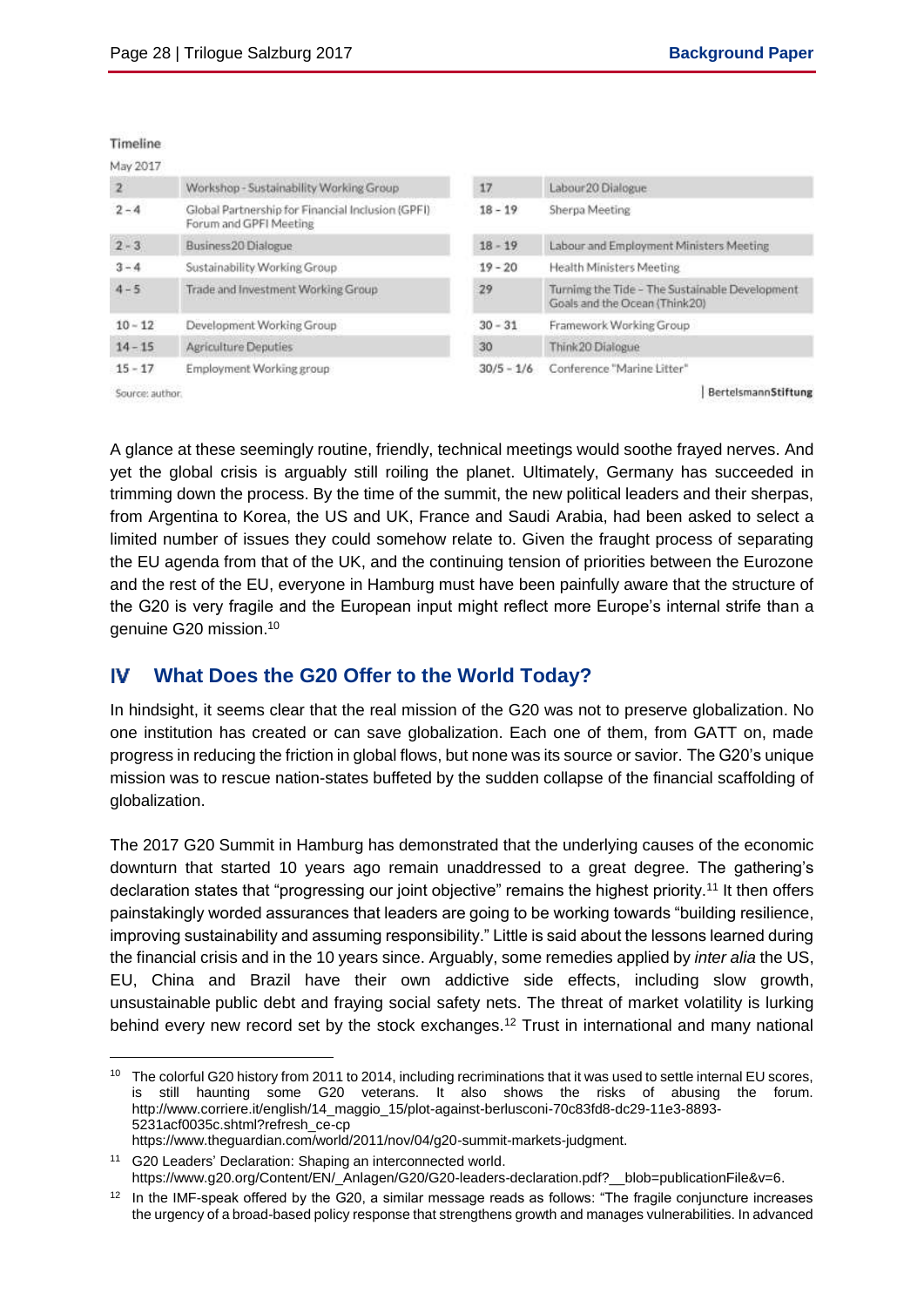$\overline{a}$ 

institutions has not been restored. The summit did recognize some new risks, especially in the digital domain and the potential health-care finance crisis that is inseparable from the overall vulnerability of public finance. It has also successfully limited the number of documents generated by the G20 and supporting institutions, highlighted political support for several existing initiatives and avoided constraining the choices of the next G20 presidency. And yet it is struggling to draw the line between its core *raison d'etre* as a crisis management committee and the tendency to behave as a global supervisory board that sets general goals and frets about mission statements. A drift toward a "UN-lite" institutional format dilutes the G20's value as the global crisis management committee, the need for which is as strong as it has ever been.

In a somewhat paradoxical way, the result is that only very few G20 members have sufficient political capital to invest in the process to make it relevant, which in turn is bringing about a consolidation of power within the forum. With everyone stepping back, the US, China and Germany, supported by the IMF, OECD and FSB, are by default calling the shots, with the rotating chair influencing the calendar, format and sometimes the public themes. In this geometry, the US is now a reluctant player.

Since the crisis flared up in the US financial markets and was initially addressed with drastic actions by the Federal Reserve using its powers to create reserve currency, it is natural that the US was at the center of policy decisions. However, one can argue that it was not an exercise of US power, and thus not a harbinger of a unipolar world. In fact, US policy makers instantly realized the need for a global push in the same direction of increased demand. Therefore, one should not be surprised that the United States that had entered the crisis first and led the world in devising rescue packages is now reducing its ambitions in the G20 process. From the US point of view, the G20 risks spreading itself thinly to the point of stretching its own credibility. The challenge for the G20 is to bring the agenda back to its core, dress it in language that is clear to the public and step back from putting further burdens on the creaking network of post-war international institutions.

The saving grace of the G20 is in its capacity to recover from the affliction of abstruse acronyms, and resume its mission of systemic risk mitigation. That would be a G20 worth investing in. By comfortably straddling the cultures with a history of institution-building and the societies relying on personalized leadership, the G20 offers a necessary platform, one that cannot be created without its members having survived a major crisis together. While many institutions have emerged to address positive problems, from the UN Postal Union to ICANN, it is the institutions that come out of the crucible of global crises that have precious shared experiences and hold out the hope of preventing catastrophes. They should be spared leadership contests or bureaucratic capture. The 2017 Hamburg Summit demonstrated that the G20 has the resilience to overcome political turmoil and remain probably the only major forum that has come out of a deep economic crisis without a major war. It has to prepare itself for the next economic shock and stay focused on that essential mandate.

economies, this requires a mix of mutually reinforcing demand and supply policies, including continued accommodative monetary policy and supportive fiscal policies—making the best possible use of fiscal space (for example, through infrastructure spending) where it exists and ensuring a strong medium-term fiscal framework is in place." Staff Note for the G20 – A Guiding Framework for Structural Reforms, April 2016.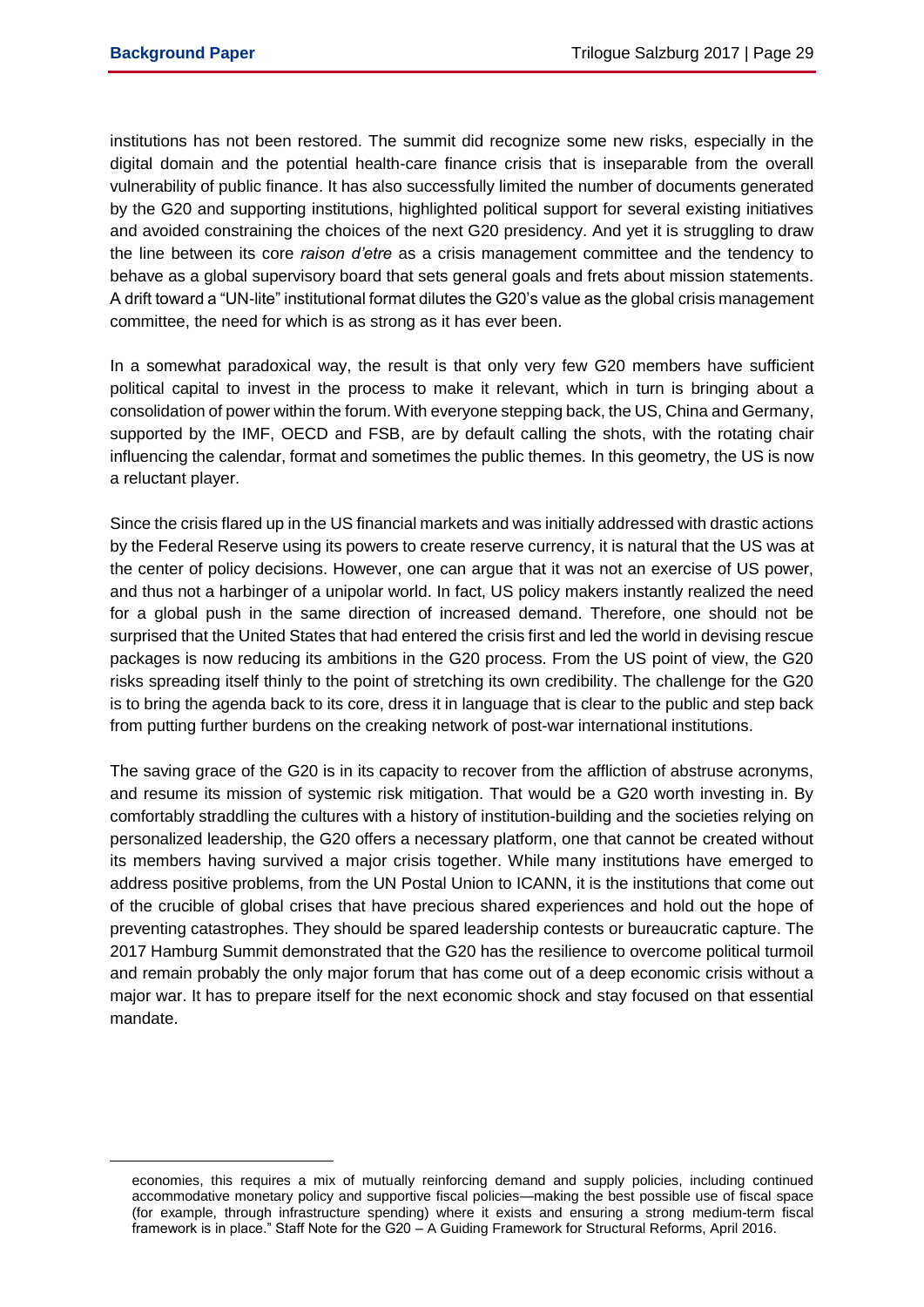#### v **Policy Highlights**

Reflections about the governance of globalization lead to the conclusion that the G20 is and should be playing an important role in stabilizing global economies and sustaining healthier relationships between powerful national institutions. To play that role, the G20 may take into account a number of procedural and policy recommendations:

In terms of process:

- The G20 needs to restore the informal primacy of the leaders' summit. To cut down on the formality and bureaucratic intrusion, it could set aside the whole idea of producing a formal, detailed communiqué. Once liberated from wordsmithing, the staff could focus on their respective principals and their shared purpose.
- The G20 Summit should be the occasion to assess economic risks as seen by the leaders, not only by the established international institutions. These institutions already have their voice and process of arriving at policy recommendations. The G20 should be the occasion for political leaders to hear each other as they are.
- It is important to divorce the process from the dictate of the host nation's political calendar. There is no need for the chair and the host to be the same government. One should consider setting one permanent or semi-permanent meeting location, or meet in countries that are not G20 members.
- The G20 should suspend the practice of creating new task forces and working groups where members headline diverse pet subjects. If the majority does not intend to work on an issue, it can be taken off the G20 Summit agenda.
- Ministerial meetings should be elevated in terms of their ambition. They should not be limited to simply working out a paragraph for the summit to endorse. Stakeholders should be more involved in the ministerial meetings who have compelling contributions to the global risk-assessment and risk-management discussions.
- The G20 needs to communicate clearly and frequently its purpose and the fact that it is not a formal organization that needs to have outreach, an administrative process or formal governance.
- Ultimately, the G20 should consider having a neutral non-bureaucratic "clearing center" where members can look for relevant information, and outside stakeholders can contribute relevant data and analysis.
- The European Union faces a major challenge in that it must be able to contribute to the G20 discussion without imposing its own highly institutionalized way of forging policies. It should consider opting out of having a two-headed presence, which creates inevitable tensions with the European heads of state already at the table and thus diminishes the standing of these politicians and the EU institutions themselves.
- On the other hand, in terms of the most important financial track of the G20's work, the Eurozone leadership should probably take the lead. National authorities are sufficiently invested in the Eurozone mechanism to trust Eurozone leaders to represent them.